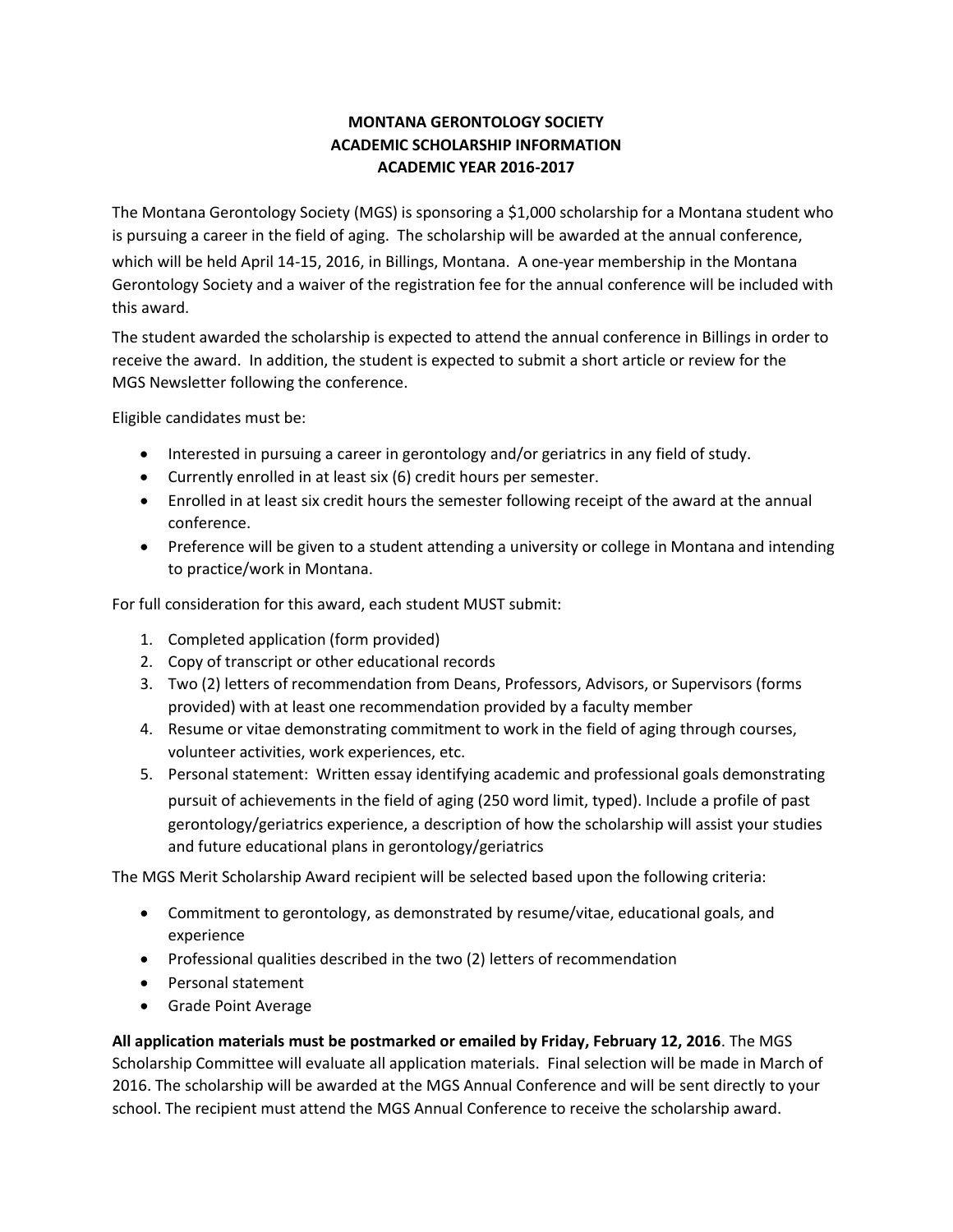## **For additional information, please visit www.montanagerontology.org or contact:**

Gayle Hudgins, PharmD, Chair, MGS Scholarship Committee, UM Skaggs School of Pharmacy, 32 Campus Dr, Missoula, MT 59812 [gayle.hudgins@umontana.edu](mailto:gayle.hudgins@umontana.edu) 406-243-6495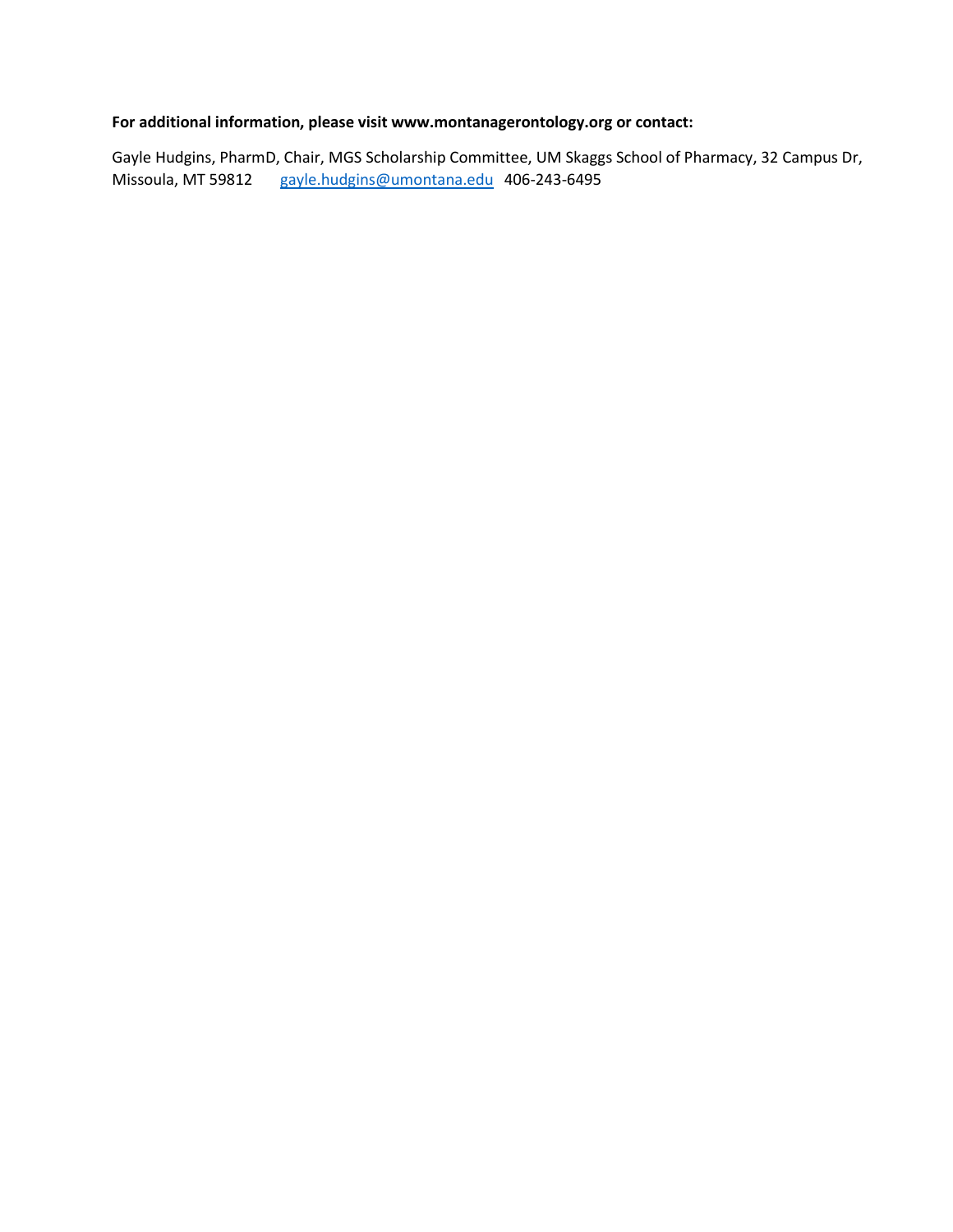## **MONTANA GERONTOLOGY SOCIETY ACADEMIC SCHOLARSHIP APPLICATION ACADEMIC YEAR 2016-2017**

| 1. Name: 1. 2008. 2009. 2009. 2009. 2010. 2010. 2010. 2010. 2011. 2012. 2014. 2016. 2017. 2018. 2019. 2019. 20                                                                                                                 |                                                                                   |
|--------------------------------------------------------------------------------------------------------------------------------------------------------------------------------------------------------------------------------|-----------------------------------------------------------------------------------|
|                                                                                                                                                                                                                                |                                                                                   |
|                                                                                                                                                                                                                                |                                                                                   |
|                                                                                                                                                                                                                                |                                                                                   |
| 5. Education:                                                                                                                                                                                                                  |                                                                                   |
|                                                                                                                                                                                                                                |                                                                                   |
|                                                                                                                                                                                                                                |                                                                                   |
|                                                                                                                                                                                                                                |                                                                                   |
|                                                                                                                                                                                                                                |                                                                                   |
|                                                                                                                                                                                                                                |                                                                                   |
|                                                                                                                                                                                                                                |                                                                                   |
|                                                                                                                                                                                                                                |                                                                                   |
|                                                                                                                                                                                                                                |                                                                                   |
|                                                                                                                                                                                                                                |                                                                                   |
| 5. Volunteer Activities:                                                                                                                                                                                                       | <u> 1989 - Johann Stoff, amerikansk politiker (* 1908)</u>                        |
|                                                                                                                                                                                                                                |                                                                                   |
| 6. Honors Received: Entertainment of the contract of the contract of the contract of the contract of the contract of the contract of the contract of the contract of the contract of the contract of the contract of the contr | ,我们也不能在这里的时候,我们也不能在这里的时候,我们也不能会在这里的时候,我们也不能会在这里的时候,我们也不能会在这里的时候,我们也不能会在这里的时候,我们也不 |
|                                                                                                                                                                                                                                |                                                                                   |
| 7. References                                                                                                                                                                                                                  |                                                                                   |
|                                                                                                                                                                                                                                |                                                                                   |
| E-mail Address:<br><u> 1980 - Jan James James Jan James James James James James James James James James James James James James James</u>                                                                                      | <b>Email Address:</b><br><u> 1989 - Andrea Andrew Maria (h. 19</u>                |
| Phone Number:                                                                                                                                                                                                                  | Phone Number:                                                                     |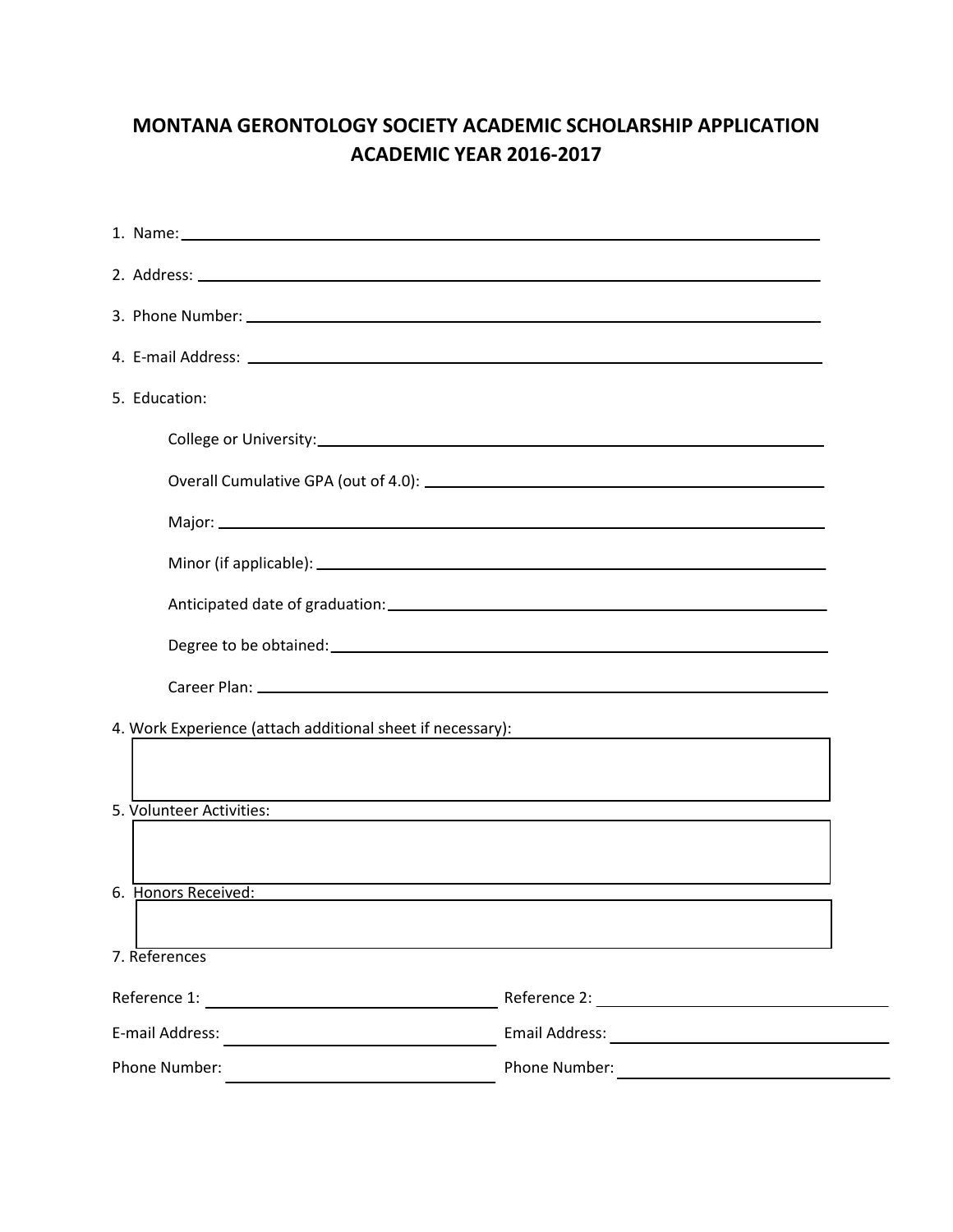CHECKLIST—Materials required in application packet:

- Completed application form
- Copy of academic transcript(s)
- Two recommendations on forms provided at least one from a faculty member
- Resume or vitae
- Personal statement: Written essay (250 word limit, typed) identifying academic and professional goals in the field of aging. Include a profile of past gerontology experience and a description of how the scholarship will assist your studies and future plans in the area of gerontology

Please return your completed materials in one envelope, or scan and attach to one email.

Email: [gayle.hudgins@umontana.edu](mailto:gayle.hudgins@umontana.edu)

Mail:

Gayle Hudgins, PharmD UM Skaggs School of Pharmacy 32 Campus Dr. SB#324 Missoula, MT 59812

Postmark or email deadline: February 12, 2016